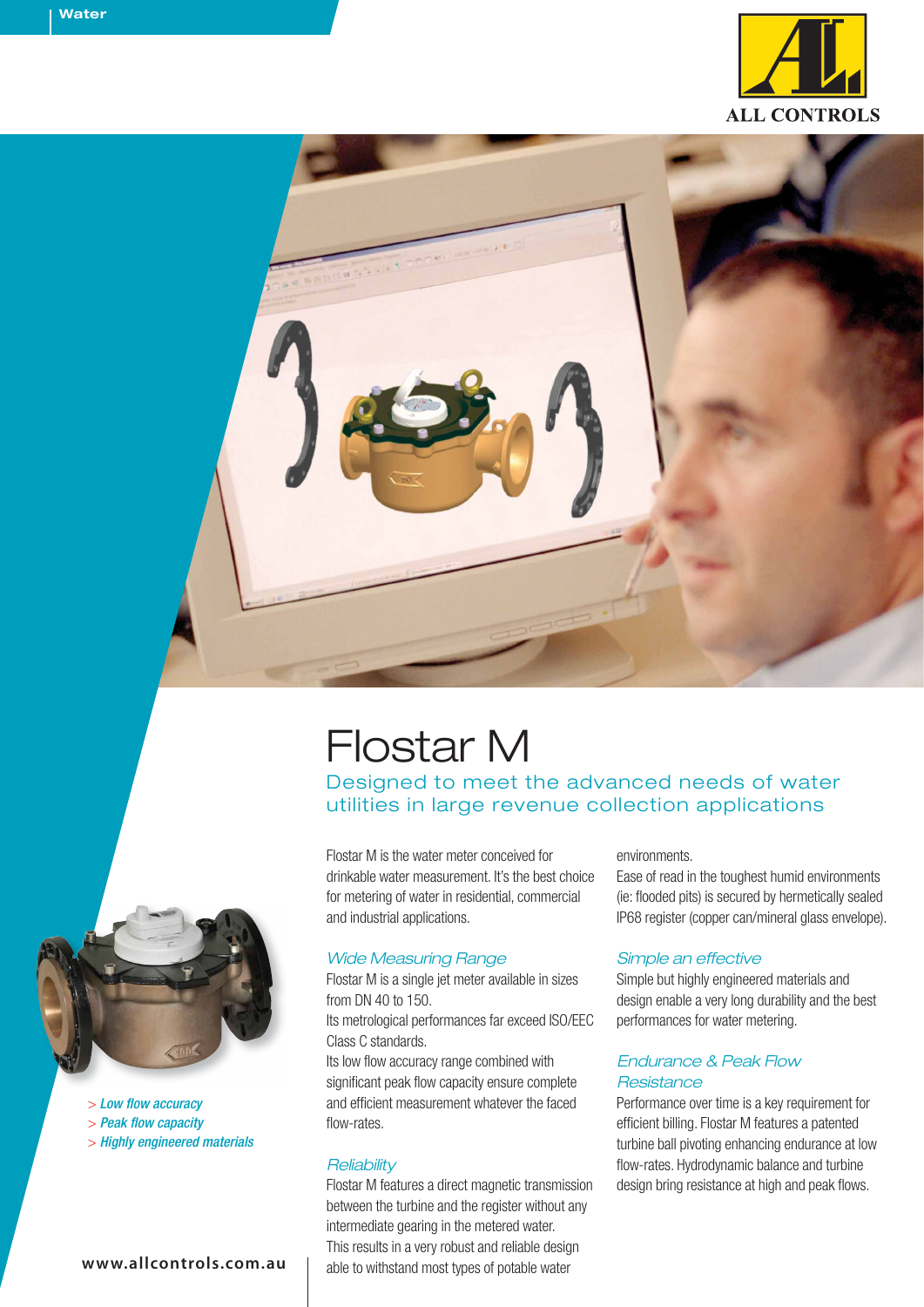- > *Single jet Class C*
- > *Hermetically sealed register (coppercan/mineral glass envelope)*
- > *Patented ball pivot*
- > *Patented turbine levitation*

### > *Flostar M DN 150*



> *Flostar M indicator*



### > *Cyble RF fitted on Flostar M*



# Working Principle

Flostar M is a single jet meter. The water jet is canalized by an injector before hitting the turbine. The single jet tapered injector straightens the flow profile. Its large bore area prevents meter overspeed by clogging.

The high precision processing of the inlet  $11$ allows Flostar M to meet best accuracy without the need for any bypass or calibration vane adjustment system. The turbine movement is directly transmitted to the extra dry register through a magnetic coupling 2 without the need for any intermediate gearing in the metered water. This results in a meter with very stable

accuracy initially and over time in the widest range of installation configurations and potable water nature.

High quality material for the turbine bearings and patented ball pivot 3 design are securing leakage metering initially and over time regardless of the flow profiles.

The hermetically sealed copper can/mineral glass enveloppe of the IP68 register 4 is safeguarding the read and integrity of the indicator in the toughest environments (flooded pits, mechanical tampering attempts, ...).



*Flostar M DN40 3D Section*

### Communication : Ready for smart metering

### *Flostar M is supplied pre-equipped with Cyble Target*

Allows communication and remote reading through:

- > Pulse output (Cyble Sensor)
- > M-Bus protocol (Cyble M-Bus)
- > Radio frequency wireless link (Cyble RF) These Cyble modules allow the Flostar M

meter to be connected with various associated systems like our supervision system WaterMind *(see specfic leaflet)*.

They are particularly adapted to commercial and industrial applications where a need for frequent meter monitoring is expressed especially in hard-to-read locations.

### *Key Advantages of Cyble Technology*

- > No need for additional investment on the meter to implement remote reading
- > Itron standardized meter interface, irrespective of meter technology and widely spread on Itron water meters range
- > Reliability brought by electronic switch (no wear or bouncing)
- > Reverse flow management
- > Principle proven on the field with a 25 years experience
- > Pre-equipment being immune to magnetic tampering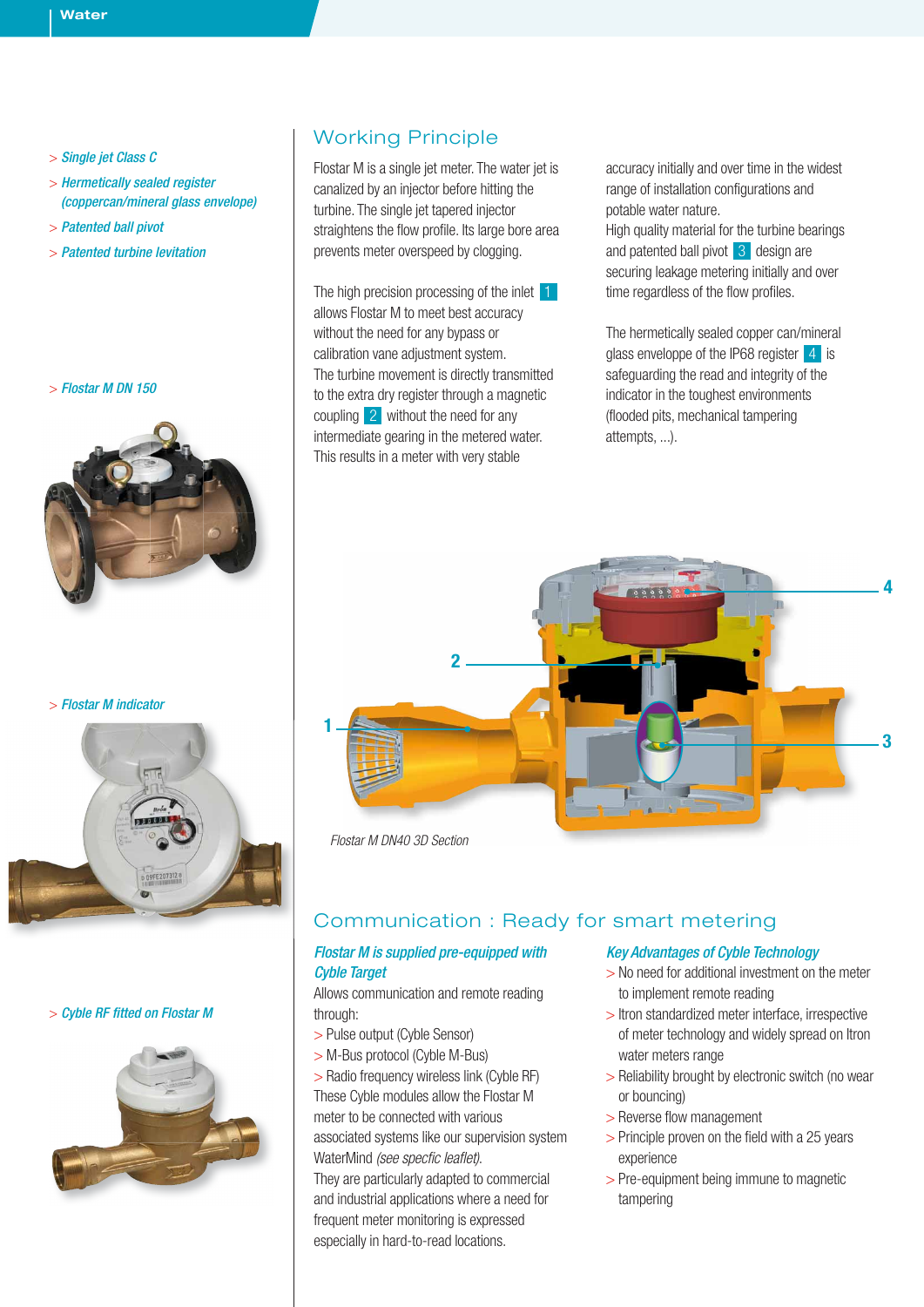# Metrological Characteristics

### **MID / ISO 4064-1:2005 / OIML R49 Approval Values**

| . .<br><b>MID Approval Certificate</b>                                                           |                |                |              |              |                                 |                |              |                    |  |  |
|--------------------------------------------------------------------------------------------------|----------------|----------------|--------------|--------------|---------------------------------|----------------|--------------|--------------------|--|--|
| N°LNE - 7305 and N°LNE - 11437<br><b>Nominal diameter (DN) mm</b><br>100<br>40<br>65<br>80<br>50 |                |                |              |              |                                 |                |              |                    |  |  |
| Minimal flowrate                                                                                 | Q <sub>1</sub> | L/h            | $\geq 100^*$ | $\geq 100^*$ | $\geq 127$ *                    | $\geq 157.5^*$ | $\geq 250^*$ | 150<br>$\geq 254*$ |  |  |
| <b>Transition flowrate</b>                                                                       | Q <sub>2</sub> | L/h            | $\geq 160$   | $\geq 160$   | $\geq 203$                      | $\geq$ 252     | $\geq 400$   | $\geq 406$         |  |  |
| Permanent flow rate                                                                              | $Q_3$          | $m^3/h$        | 16           | 25           | 40                              | 63             | 100          | 160                |  |  |
| Overload flowrate                                                                                | $Q_4$          | $m^3/h$        | 20           | 31.25        | 50                              | 78.75          | 125          | 200                |  |  |
| Dynamic                                                                                          | $Q_3/Q_1$      |                | $\leq 160$   | $\leq 250$   | $\leq 315$                      | $\leq 400$     | $\leq 400$   | $\leq 630$         |  |  |
| <b>Standard Ratio</b>                                                                            | $Q_3/Q_1$      |                | 160          | 250          | 315                             | 315            | 315          | 315                |  |  |
| $Q_2/Q_1$                                                                                        |                |                |              |              |                                 | 1.6            |              |                    |  |  |
| Accuracy class                                                                                   |                |                |              |              |                                 | $\overline{c}$ |              |                    |  |  |
| Temperature class                                                                                |                | °C             |              |              | T <sub>50</sub>                 |                |              | T <sub>30</sub>    |  |  |
| Maximum Admissible<br>Pressure                                                                   |                | bar            |              |              | 16                              |                |              | 20                 |  |  |
| Orientation                                                                                      |                |                |              |              | Horizontal                      |                |              | Horizontal         |  |  |
| Indicating range                                                                                 |                | m <sup>3</sup> |              |              | 999999                          |                |              | 9999999            |  |  |
| Verification scale interval                                                                      |                |                |              |              | 0.5                             |                |              | $\overline{c}$     |  |  |
| Climatic influence class                                                                         |                |                |              |              | $+5^{\circ}$ C; $+55^{\circ}$ C |                |              | ٠                  |  |  |

*\* respectively with dynamics Q3/Q1*

|               | Omin                               | Omax        |  |  |
|---------------|------------------------------------|-------------|--|--|
| <i>Omin/2</i> | ISO 4064-1 : 1993 Class C          | 1.25 x Qmax |  |  |
|               | <b>FLOSTAR M Real Capabilities</b> |             |  |  |

| <b>Performance Values</b>            |                     |             |          |                                       |                           |                     |           |
|--------------------------------------|---------------------|-------------|----------|---------------------------------------|---------------------------|---------------------|-----------|
| <b>Nominal diameter (DN)</b>         | mm<br><b>inches</b> | 40<br>1"1/2 | 50 or 65 | 65 or 80<br>2" or 2" 1/2 2" 1/2 or 3" | 80 or 100<br>$3"$ or $4"$ | 100<br>$4"$ or $6"$ | 150<br>6" |
| Starting flow*                       | L/h                 | 22          | 32       | 35                                    | 50                        | 70                  | 90        |
| Accuracy $\pm$ 2% from*              | L/h                 | 65          | 80       | 120                                   | 180                       | 280                 | 300       |
| Accuracy $\pm$ 5% from*              | L/h                 | 45          | 60       | 100                                   | 120                       | 170                 | 200       |
| Admissible peak flow (2 hrs. max.)** | $m^3/h$             | 40          | 50       | 60                                    | 90                        | 135                 | 260       |
| Max. temperature for short period    | °C                  |             |          |                                       | 60                        |                     |           |
| Max. admissible pressure             | bar                 |             | 16       |                                       | 20                        |                     |           |
| Cyble HF pulse weight                |                     |             |          | 10                                    |                           |                     | 100       |
|                                      |                     |             |          |                                       |                           |                     |           |

*\* Average values - \*\* Without impact on accuracy performances.*

### **EEC/ISO Approval Values**

| <b>Nominal diameter (DN)</b> |                        | mm            | 40                          | 50 or 65 | 65 or 80                  | 80 or 100 | 100      | 150  |
|------------------------------|------------------------|---------------|-----------------------------|----------|---------------------------|-----------|----------|------|
|                              |                        | <b>inches</b> | $1''$ 1/2                   |          | 2" or 2" 1/2 2" 1/2 or 3" | 3" or 4"  | 4" or 6" | 6"   |
| EEC/ISO class approval       |                        |               | Class C horizontal position |          |                           |           |          |      |
| Nominal flow rate            | Qn                     | $m^3/h$       | 10                          | 15       | 20                        | 30        | 50       | 100  |
| Maximum flow rate            | <b>Omax</b>            | $m^3/h$       | 20                          | 30       | 40                        | 60        | $100 -$  | 200  |
| Accuracy $\pm$ 2% class C    | Qt                     | L/h           | 150                         | 225      | 300                       | 450       | 750      | 1500 |
| Accuracy $\pm$ 5% class C    | Qmin                   | L/h           | 100                         | 90       | 120                       | 180       | 300      | 600  |
| Testing pressure             |                        | bar           |                             | 25       |                           | 32        |          |      |
| Max. temperature             |                        | °C            |                             |          |                           | 30        |          |      |
| Headloss group               |                        | bar           |                             |          |                           | 0.6       |          |      |
| Min. scale interval          |                        |               |                             |          | 0.5                       |           |          | 5    |
| Indicating range             | DN 40 to 100           |               | 999 999.99 m <sup>3</sup>   |          |                           |           |          |      |
|                              | DN 150                 |               | 9999 999.9 m <sup>3</sup>   |          |                           |           |          |      |
| EEC approval certificate     | DN 40 to 100<br>DN 150 |               | F06-G1546<br>$F-06-G-219$   |          |                           |           |          |      |

*\* DN 65, 80 and 100 approved in class B other positions.*

# Typical Accuracy Curve, Flostar M Qn 30 m<sup>3</sup>/h



#### > *Mobile Flanges*

*Flostar M from DN65 to DN 150 is equipped with mobile flanges allowing easy installation in a horizontal position.*